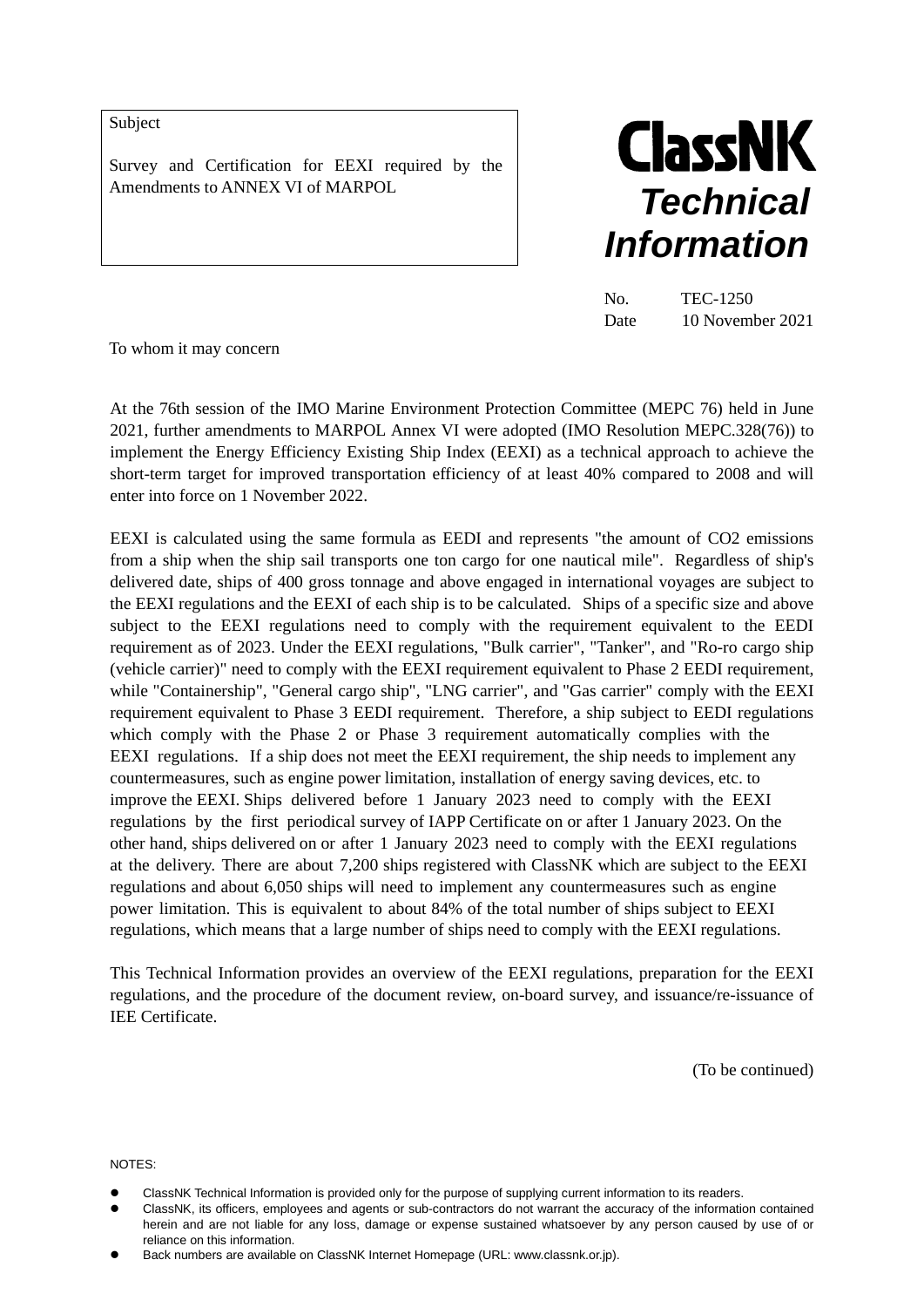- ・ Overview of EEXI regulations
- (1) Ships of 400 gross tonnage and above engaged in international voyages are subject to the EEXI regulations. The EEXI regulations apply to not only ships delivered before 1 January 2023 but also ships delivered on or after 1 January 2023, when the EEXI regulations commence. Ships delivered on or after 1 January 2023 need to comply with both the EEDI and EEXI regulations at delivery.
- (2) The Energy Efficiency Existing Ship Index (hereinafter referred to as "Attained EEXI") is to be calculated as an energy efficiency index for individual ships subject to EEXI regulations. The Attained EEXI can be calculated by the same formula as Attained EEDI. If the ship's Attained EEDI is equal to or less than the allowable maximum value of Attained EEXI (hereinafter referred to as "Required EEXI"), the Attained EEDI can be used as an alternative to the Attained EEXI.
- (3) Ships of a specific size and above subject to the EEXI regulations need to comply with the Required EEXI which is equivalent to the Required EEDI as of 2023. (However, the Required EEXI of some specific ship types is slightly relaxed from the Required EEDI as of 2023.) The Required EEXI is calculated by multiplying the average of Attained EEDI for each ship type in the EEDI regulations (hereinafter referred to as "EEDI Reference Line") by the reduction factor specified for each ship type and size.
- (4) If the ship's Attained EEXI exceeds the Required EEXI, the ship needs to implement countermeasures, such as engine power limitation, installation of energy saving devices, etc. to improve the Attained EEXI up to the Required EEXI.
- (5) Ships delivered on or after 1 January 2023 need to comply with both the EEDI and EEXI regulations at delivery. At the initial survey of the International Energy Efficiency Certificate (hereinafter referred to as "IEE Certificate"), compliance with both of the regulations will be confirmed, and the IEE Certificate will be issued. For ships delivered before 1 January 2023, compliance with the EEXI regulation will be confirmed at the first annual, intermediate or renewal survey (hereinafter referred to as "periodical survey") of the International Air Pollution Prevention Certificate (hereinafter referred to as "IAPP Certificate") on or after 1 January 2023, and the IEE Certificate will be re-issued.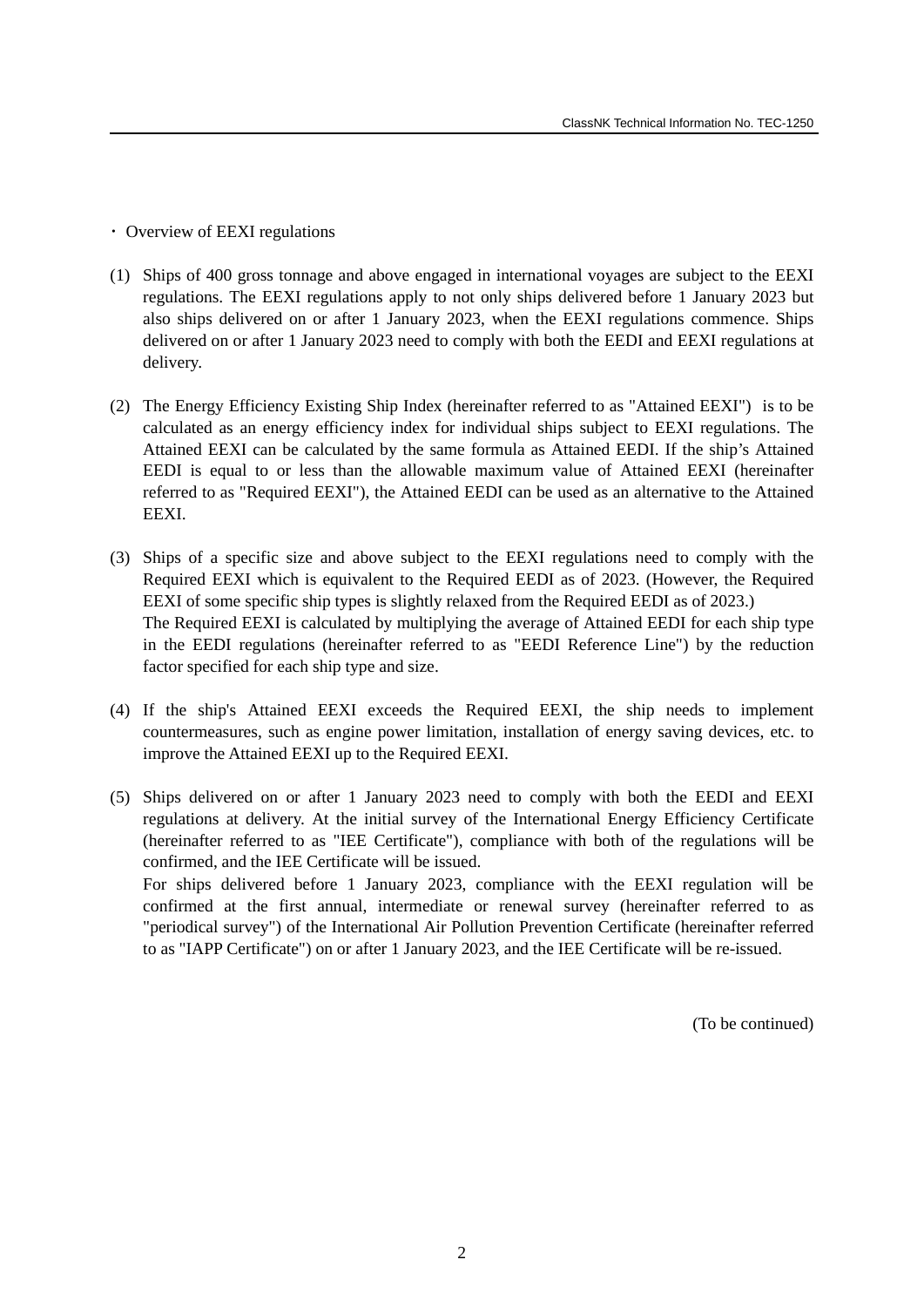

#### Fig.1 Flow chart for compliance with the EEXI regulations

- ・ Details of EEXI regulations
- 1. Terminology

The following definitions for terminology will apply in this Technical Information.

- (1) "Attained EEXI" is the EEXI value that indicates the performance for the energy efficiency achieved by an individual ship.
- (2) "Required EEXI" is the allowable maximum value of Attained EEXI for the specific ship type and size.
- (3) "EEDI Reference Line" is the average line of the EEDI determined for existing ships of the same type expressed by an exponential function of the deadweight calculated by the IMO using data on ships built during the ten year period from 1999 to 2008. (For cruise passenger ships, EEDI Reference Line is expressed by an exponential function of gross tonnage (GT)).
- (4) "EEXI Technical File" is a document containing the information necessary for the calculation of the Attained EEXI and shows the process of calculation. It must be kept on-board together with the IEE Certificate for each ship whose Attained EEXI has been calculated.
- (5) "Additional Information" consists of documents that provide supplementary information for the verification of the EEXI, which need to be submitted to ClassNK.
- (6) "Conventional propulsion" means a method of propulsion where a main reciprocating internal combustion engine(s) is the prime mover and coupled to a propulsion shaft either directly or through a gearbox.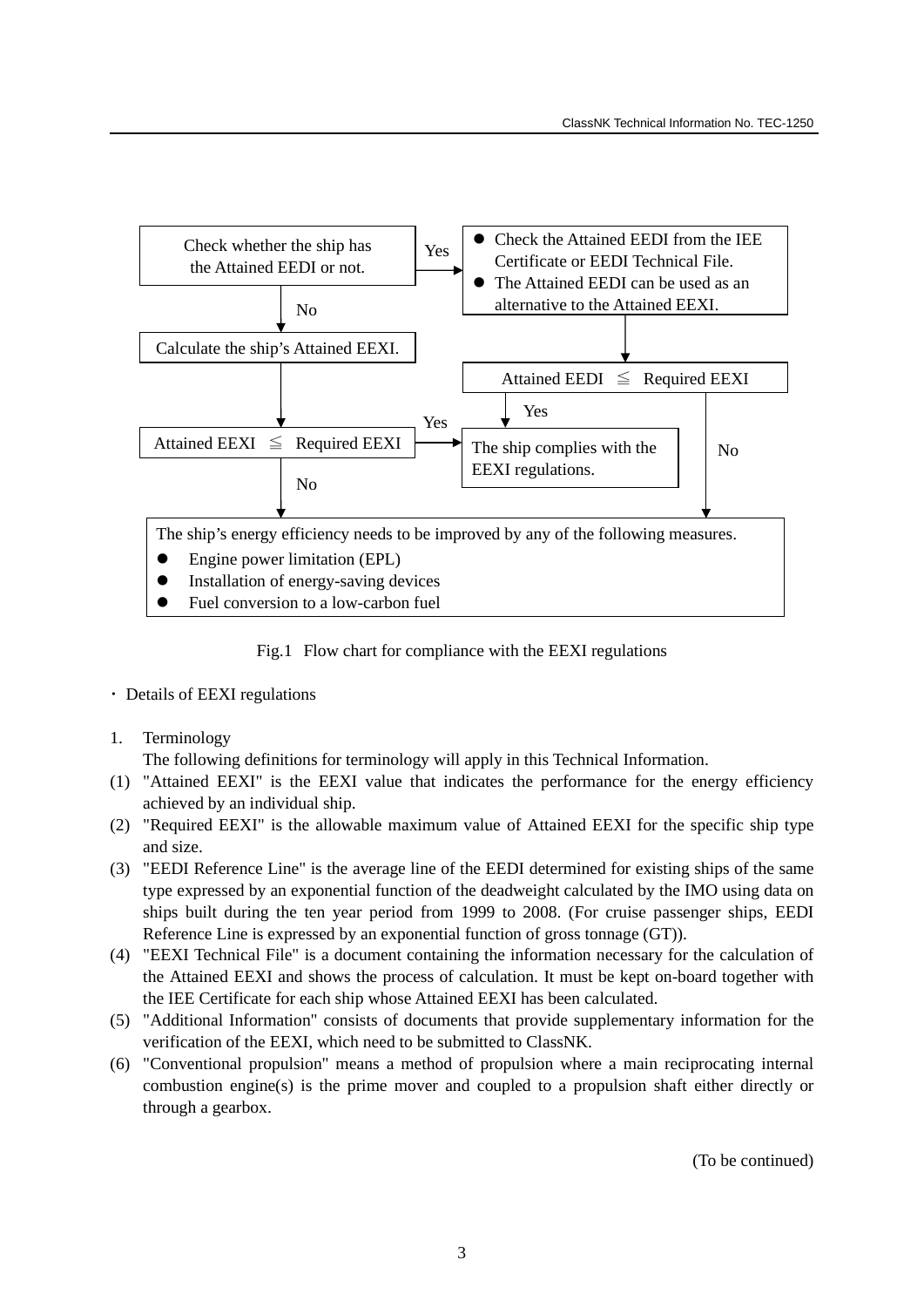- (7) "Non-conventional propulsion" means a method of propulsion, other than conventional propulsion, including diesel-electric propulsion, turbine propulsion, and hybrid propulsion systems.
- (8) "EPL" is an abbreviation for Engine Power Limitation, which is a system to limit the maximum power of the main engine in normal operation for the purpose of complying with the EEXI regulations.
- (9) "Onboard Management Manual" is a document containing the information necessary for the EPL. It must be kept on-board with the IEE Certificate for each ship which has implemented the EPL to comply with the EEXI regulations.
- 2. EEXI regulations
- (1) Application

The EEXI regulations apply to all ships of 400 gross tonnage and above engaged in international voyages and whose ship type falls into one or more of the categories in regulation 2 of MARPOL Annex VI. The ship types defined in this regulation are: "Bulk carrier", "Gas carrier", "Tanker", "Containership", "General cargo ship", "Refrigerated cargo carrier", "Combination carrier", "Ro-ro cargo ship (vehicle carrier)", "Ro-ro cargo ship", "Ro-ro passenger ship", "LNG carrier", and "Cruise passenger ship (having non-conventional propulsion)". For the definition of each ship type, please refer to Attachment 1.

Notwithstanding the above, the EEXI regulations do not apply to the following ships:

- ・ Ships not propelled by mechanical means, and platforms including FPSOs, FSUs, and drilling rigs regardless of their propulsion (also not required to have the IEE certificate)
- ・ Category A ships as defined in the Polar Code
- ・ Ships having non-conventional propulsion such as diesel-electric propulsion, turbine propulsion, and hybrid propulsion systems (except LNG carriers and Cruise passenger ships)

The EEXI regulations apply to not only ships delivered before 1 January 2023 but also ships delivered on or after 1 January 2023, when the regulations commence. Therefore, ships delivered on or after 1 January 2023 need to comply with both the EEDI and EEXI regulations at delivery.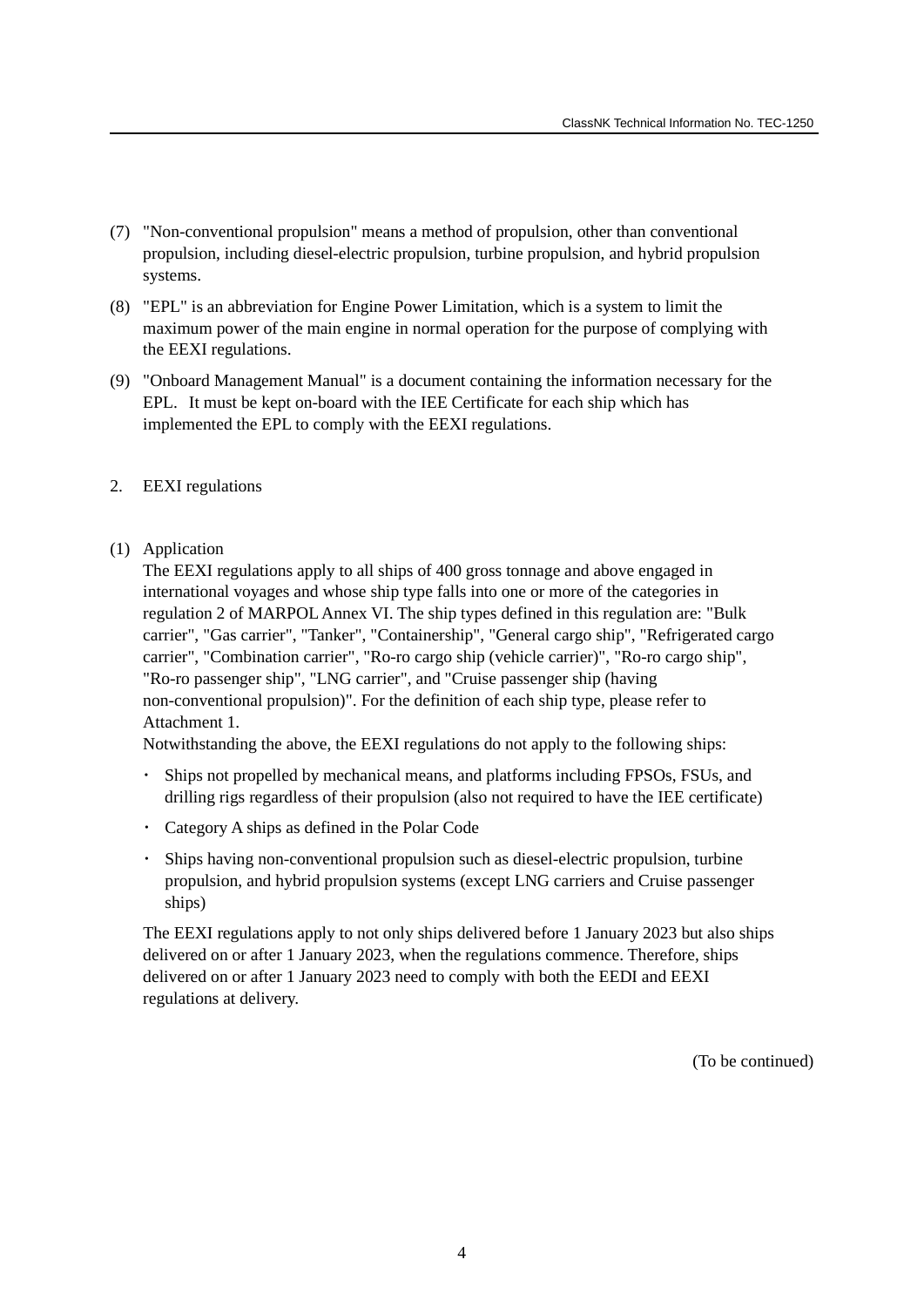## (2) Attained EEXI

The Attained EEXI of each ship subject to the EEXI regulations is to be calculated in accordance with "2021 GUIDELINES ON THE METHOD OF CALCULATION OF THE ATTAINED ENERGY EFFICIENCY EXISTING SHIP INDEX (EEXI)" (IMO Resolution MEPC.333(76), as amended). Attained EEXI can be calculated by the same formula as Attained EEDI. If the ship's Attained EEDI is equal to or less than the Required EEXI, the Attained EEDI can be used as an alternative to the Attained EEXI.

### (3) Required EEXI

The Required EEXI is applicable to Ships of a specific size and above subject to the EEXI regulations and equivalent to the Required EEDI as of 2023 (however, Required EEXI of some specific ship types is slightly relaxed from the Required EEDI as of 2023). The Required EEXI is calculated by multiplying the EEDI Reference Line by the reduction factor specified for each ship type and size. For the formula of the EEDI Reference Line of each ship type, please refer to Attachment 2. For the reduction factor of each ship type, please refer to Attachment 3.

### (4) Compliance deadline

Ships need to comply with the EEXI regulations by the first periodical survey of IAPP Certificate on or after 1 January 2023. Ships delivered on or after 1 January 2023 need to comply with the EEXI regulations at delivery.

3. Preparation for EEXI regulations

If the ship's Attained EEXI exceeds the Required EEXI, the ship needs to implement countermeasures to improve the ship's Attained EEXI up to the Required EEXI.

- For your reference, examples of the countermeasures are shown below.
	- ・ EPL (Engine Power Limitation)
	- ・ Installation or modification of energy-saving devices
	- ・ Fuel conversion to a low-carbon fuel

The EPL is to be conducted in accordance with "2021 GUIDELINES ON THE SHAFT / ENGINE POWER LIMITATION SYSTEM TO COMPLY WITH THE EEXI REQUIREMENTS AND USE OF A POWER RESERVE" (IMO Resolution MEPC.334(76), as amended).

The next chapter also describes the procedures for the verification and survey of the EEXI regulations in the case where the EPL is adopted.

4. EEXI document review, on-board survey, and issuance/re-issuance of IEE Certificate

EEXI document review, on-board survey, and issuance/re-issuance of IEE certificates are conducted in accordance with "2021 GUIDELINES ON SURVEY AND CERTIFICATION OF THE ATTAINED ENERGY EFFICIENCY EXISTING SHIP INDEX (EEXI)" (IMO Resolution MEPC.334(76), as amended). Please refer to Attachment 4 for the verification process of the EEXI regulations.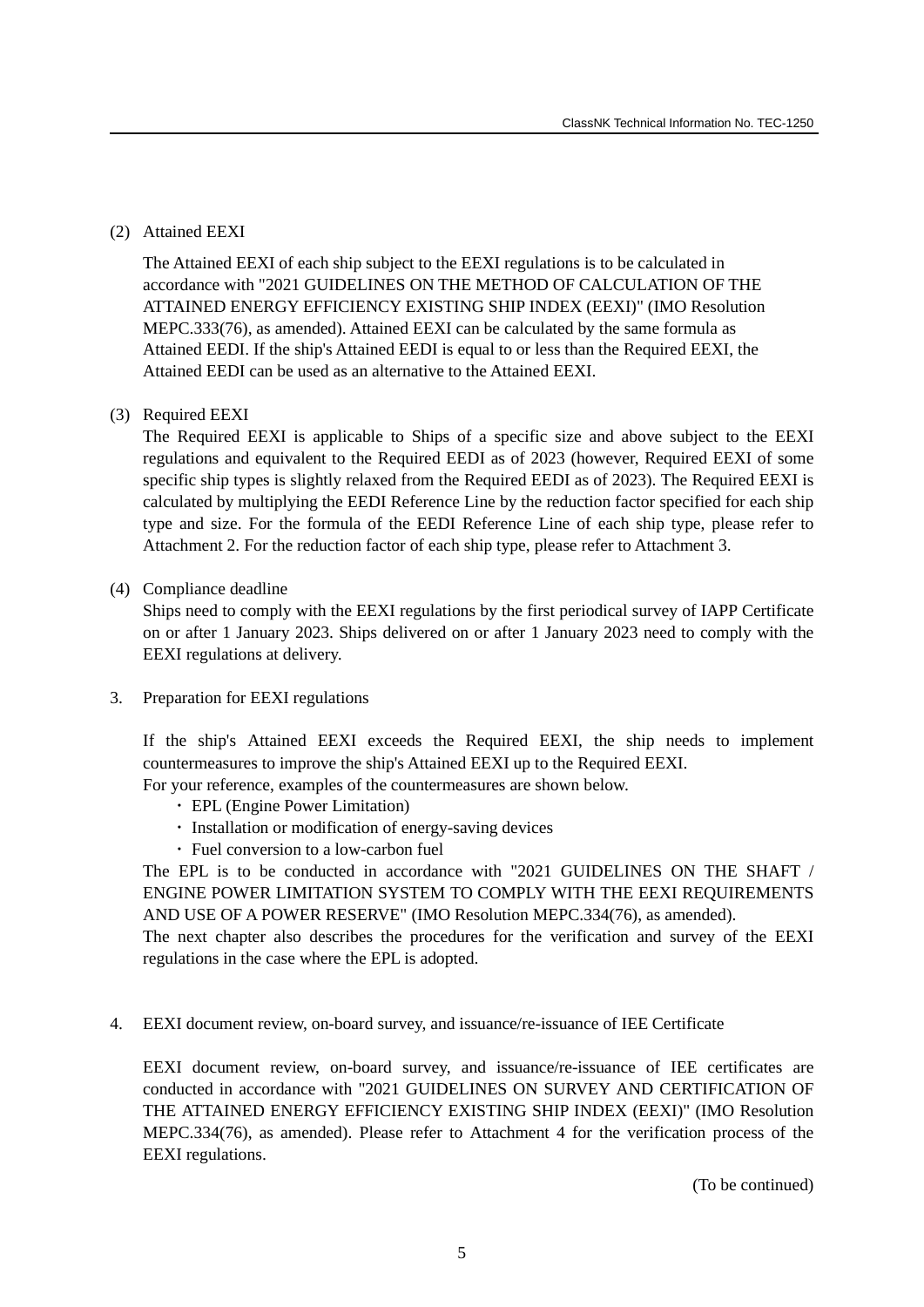(1) Review of EEXI Technical File (Preliminary Verification)

The EEXI Technical File is to be submitted to the EEDI Section of Marine GHG Certification Department (hereinafter referred to as "MGD") of ClassNK. After completion of the review, it will be returned to the submitter before the on-board survey for IEE Certificate.

However, if the ship's Attained EEDI is equal to or less than the Required EEXI, the Attained EEDI value is used as an alternative to the Attained EEXI, and the ship's EEDI Technical File is regarded as an EEXI Technical File. Therefore, in this case, the preparation and approval of the EEXI Technical File are not required.

- (i) Application for review of EEXI Technical File Please fill out the "APPLICATION FOR TECHNICAL SERVICE(Form APP-Tech)" and submit it together with the EEXI Technical File to the EEDI Section of MGD.
- (ii) Documents to be submitted for review of EEXI Technical File
	- (a) EEXI Technical File (2 copies, EEDI Section of MGD)
	- (b) Additional Information (1 copy, EEDI Section of MGD)
	- (c) NOx Technical File (for confirmation of SFC) (1 copy, EEDI Section of MGD)
- (iii) Items to be included in the EEXI Technical File
	- (a) Basic data, such as deadweight/gross tonnage, maximum continuous ratings of the main and auxiliary engines, ship speed, specific fuel consumptions of the main and auxiliary engines
	- (b) Power curve(s) used for determining/calibrating the ship speed in the EEXI calculation
	- (c) Principal particulars of the propulsion system and electric power supply system on-board
	- (d) Estimation process and methodology for determining power curve(s)
	- (e) Description of energy saving equipment
	- (f) Calculated value of Attained EEXI
	- (g) For LNG carriers, relevant data required
- (iv) Documents to be submitted as Additional Information
	- (a) Description of tank test facility
	- (b) Lightweight of the ship and displacement table
	- (c) Detailed report on the method and results of the tank tests
	- (d) Detailed report on the method and results of the speed trial (in cases where the ship speed in the EEXI calculation is determined/calibrated using the speed trial results)
	- (e) Detailed calculation process for determining the ship speed, which includes the method of estimation for the power curve(s)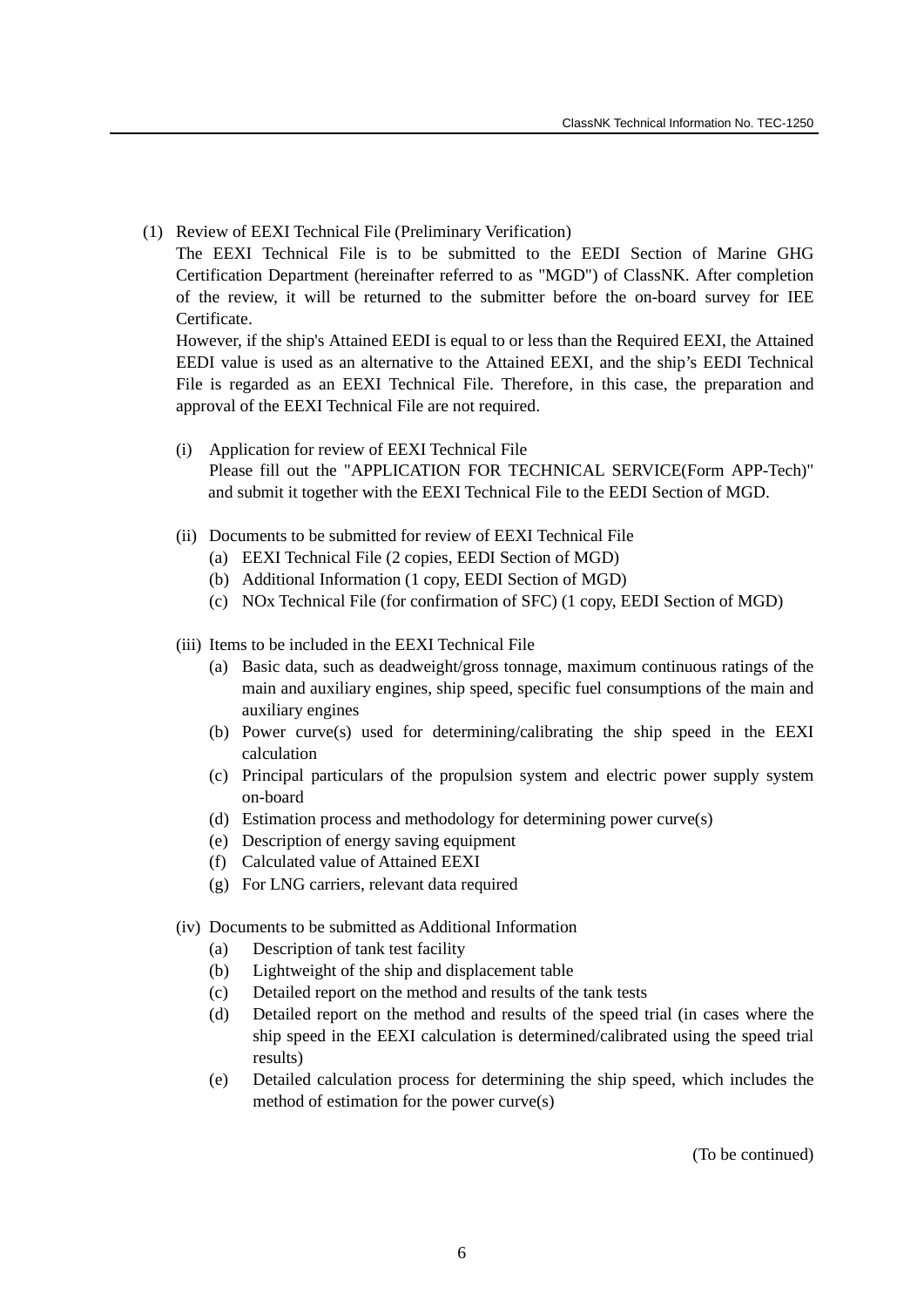- (f) For LNG carriers, detailed calculation process of auxiliary engine power (PAE) and specific fuel consumption for steam turbine (SFC<sub>SteamTurbine</sub>)
- (g) Other documents as deemed necessary

Note:

Since the Additional Information may contain the submitter's confidential information, ClassNK returns such information to the submitter after completion of the verification, if requested. In addition, ClassNK will conclude a confidentiality agreement with the submitter, as necessary.

(2) Review of Onboard Management Manual (Preliminary Verification)

If EPL is adopted to improve the Attained EEXI, the Onboard Management Manual is to be submitted to the EEDI Section of MGD in advance of conducting the EPL work. After completion of the review, it will be returned to the submitter before the on-board survey for the IEE Certificate.

In cases where the ship does not implement EPL, the preparation and approval of the Onboard Management Manual are not required.

- (i) Application for the Onboard Management Manual review Please apply together with "(1) Review of EEXI Technical File (Preliminary Verification)".
- (ii) Items to be included in the Onboard Management Manual
	- (a) The particulars of the ship (name of ship, distinctive number or letters, port of registry, IMO number, gross tonnage)
	- (b) The particulars of the engine (name of manufacturer and type)
	- (c) Rated installed power (MCR[kw]) and engine speed ( $N_{MCR}[rpm]$ ) before EPL
	- (d) Limited installed power  $(MCR_{lim}$ [kw])
	- (e) Method for sealing the EPL
	- (f) Method for monitoring the EPL (electronically controlled engine)
	- (g) Procedures and methods for releasing the EPL
	- (h) Time required for unlimiting the EPL
	- (i) Procedures for survey of the EPL system by ClassNK surveyor
	- (j) Administrator of the EPL system
	- (k) Procedure for the report on release of the EPL
- (3) Issuance of preliminary verification report

A preliminary verification report will be issued by the EEDI Section of MGD after the completion of the document review.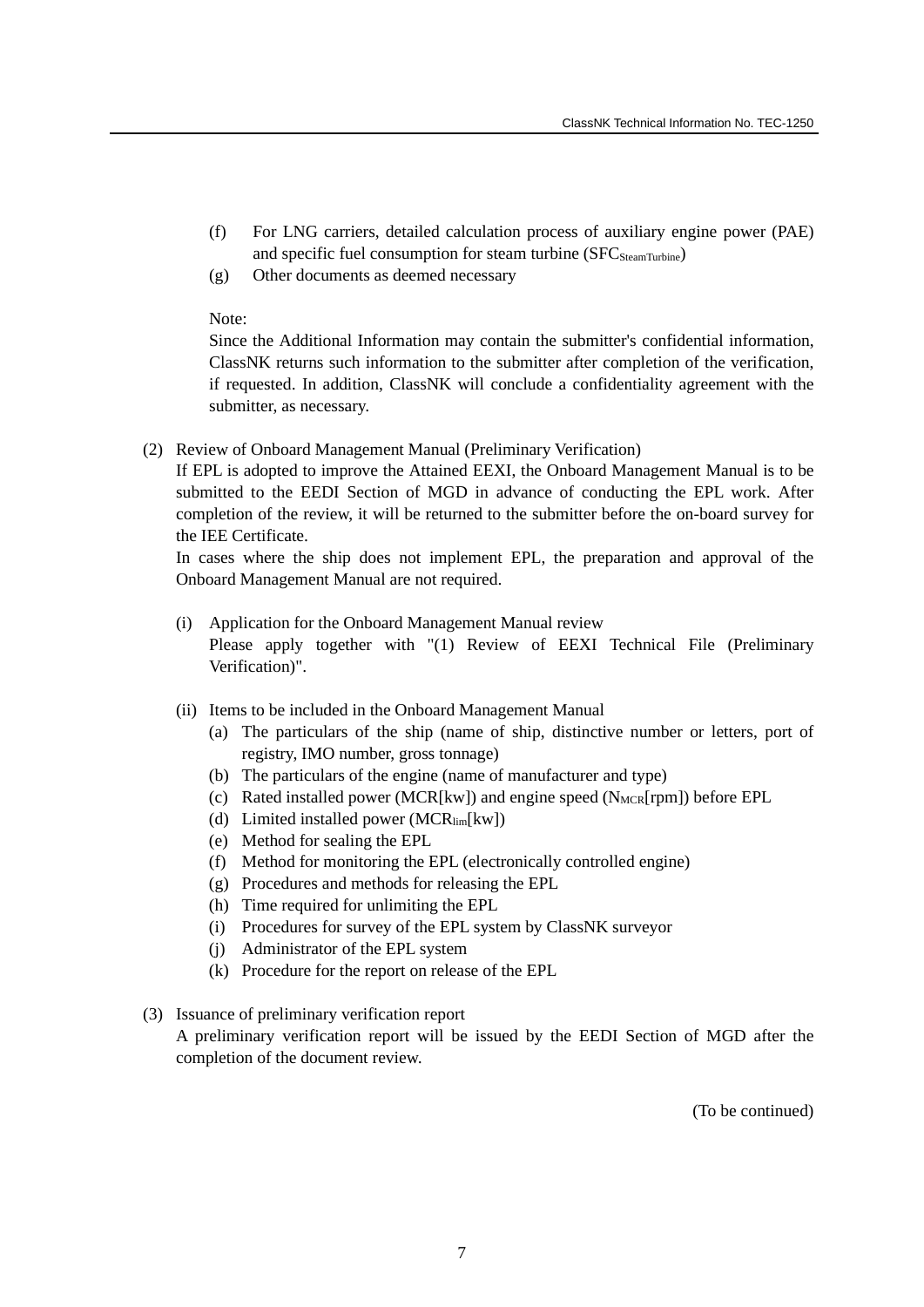- (4) On-board survey of IEE Certificate (Final Verification)
	- (i) Application for the on-board survey
		- (a) For ships delivered on or after 1 January 2023 The on-board survey will be conducted in conjunction with the initial survey of the IEE Certificate. An application for the survey is not required.
		- (b) For ships delivered before 1 January 2023 The on-board survey will be conducted at the first periodical survey of the IAPP Certificate on or after 1 January 2023. Please send "Application for Surveys and Issue of Certificate (Form 2A)" to an appropriate ClassNK service site upon ticking the "Energy Efficiency (EE)" and "Occasional" boxes, and indicating "On-board survey for the EEXI regulation" in the description of the survey, together with the application for the survey of the IAPP Certificate.
	- (ii) Survey Items
		- (a) For ships which are subject to the EEDI regulations and comply with the EEXI regulations without EPL
			- ・ The ship's Attained EEDI value is used as an alternative to Attained EEXI, and the EEDI Technical File is regarded as the EEXI Technical File.
			- ・ The ship's approved EEDI Technical File will be confirmed, and the IEE Certificate will be issued/re-issued.
		- (b) For ships which are not subject to the EEDI regulations and comply with the EEXI regulations without EPL
			- ・ After confirming the EEXI Technical File examined in "(1) Review of EEXI Technical File (Preliminary Verification)", the IEE Certificate will be re-issued, and the approved EEXI Technical File will be returned.
		- (c) For ships in which EPL was installed to comply with the EEXI regulations (having mechanically controlled engine with sealing of the mechanical stop screw)
			- ・ It will be confirmed that the mechanical stop screw has been sealed as described in the Onboard Management Manual examined in "(2) Review of Onboard Management Manual (Preliminary Verification)".
			- ・ After the above confirmation, the EEXI Technical File examined in "(1) Review of EEXI Technical File (Preliminary Certification)" will also be confirmed. Then, the IEE Certificate will be issued/re-issued, and the approved EEXI Technical File and the approved Onboard Management Manual will be returned and retained on-board.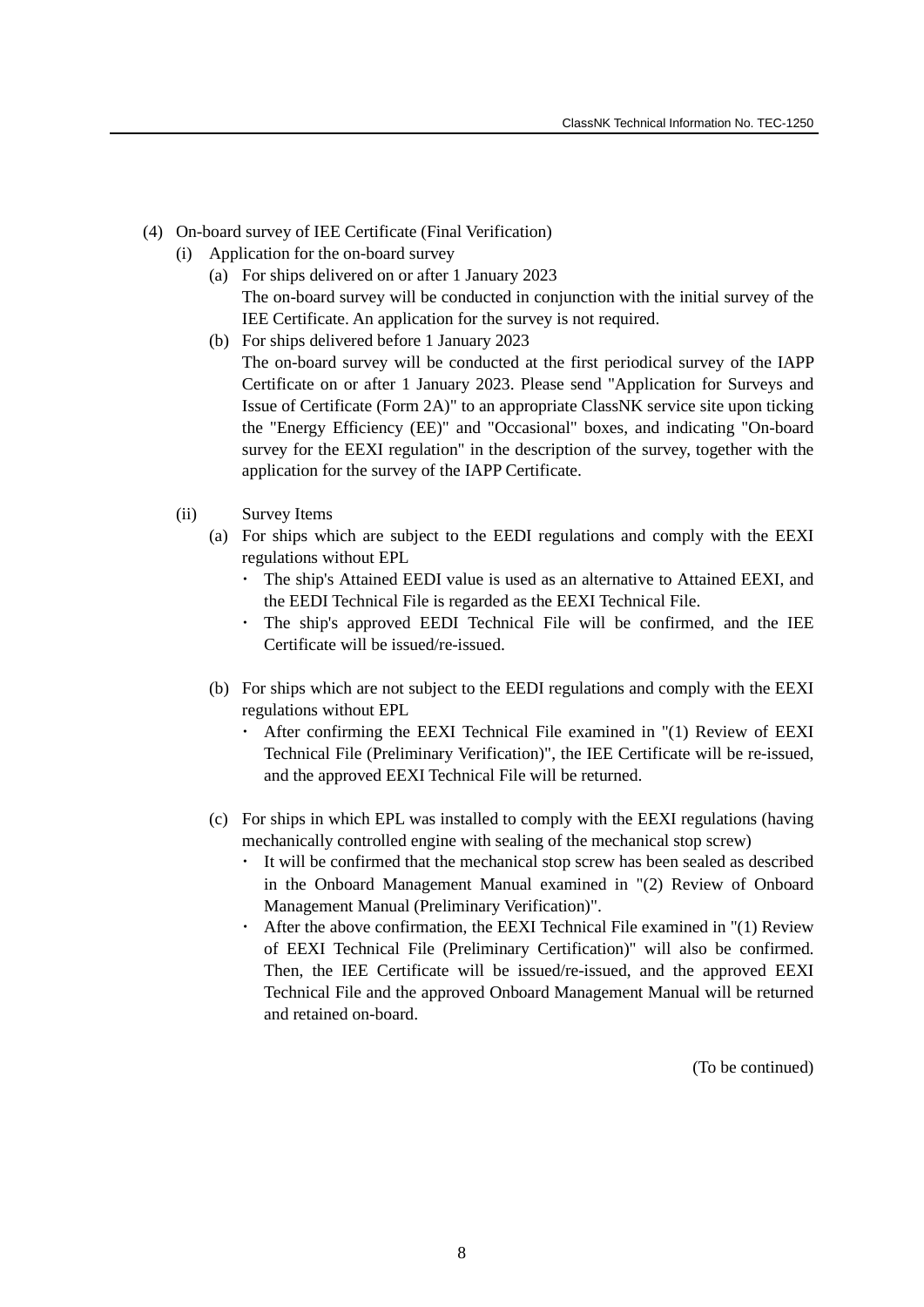- (d) For ships in which EPL was installed to comply with the EEXI regulations (having an electronically controlled engine or mechanically controlled engine without sealing of the mechanical stop screw)
	- ・ It will be confirmed that the limitation of the fuel index or direct limitation of the power has been set, and the data logger or other device, which can record the status of the EPL system, has been installed as described in the Onboard Management Manual examined in "(2) Review of the Onboard Management Manual (Preliminary Verification)".
	- $\cdot$  After the above confirmation, the EEXI Technical File examined in "(1) Review of EEXI Technical File (Preliminary verification)" will also be confirmed. Then, the IEE Certificate will be issued/re-issued, and the approved EEXI Technical File and the approved Onboard Management Manual will be returned.
- (5) Issuance/re-issuance of IEE Certificate
	- (i) For ships delivered on or after 1 January 2023 Ships of 400 gross tonnage and above engaged in international voyages (delivered on or after 1 January 2023) need to comply with the EEDI regulations and EEXI regulations at delivery. After confirming compliance with both regulations, the IEE Certificate will be issued.
	- (ii) For ships delivered before 1 January 2023

Ships of 400 gross tonnage and above engaged in international voyages (delivered before 1 January 2023) need to comply with the EEXI regulations by the first periodical survey of the IAPP Certificate on or after 1 January 2023. After confirming compliance with the EEXI regulations, the IEE Certificate will be re-issued.

The IMO guidelines mentioned in this Technical Information are available on the ClassNK website's EEXI regulation section.

HOME > Product & Service > Statutory Service > EEXI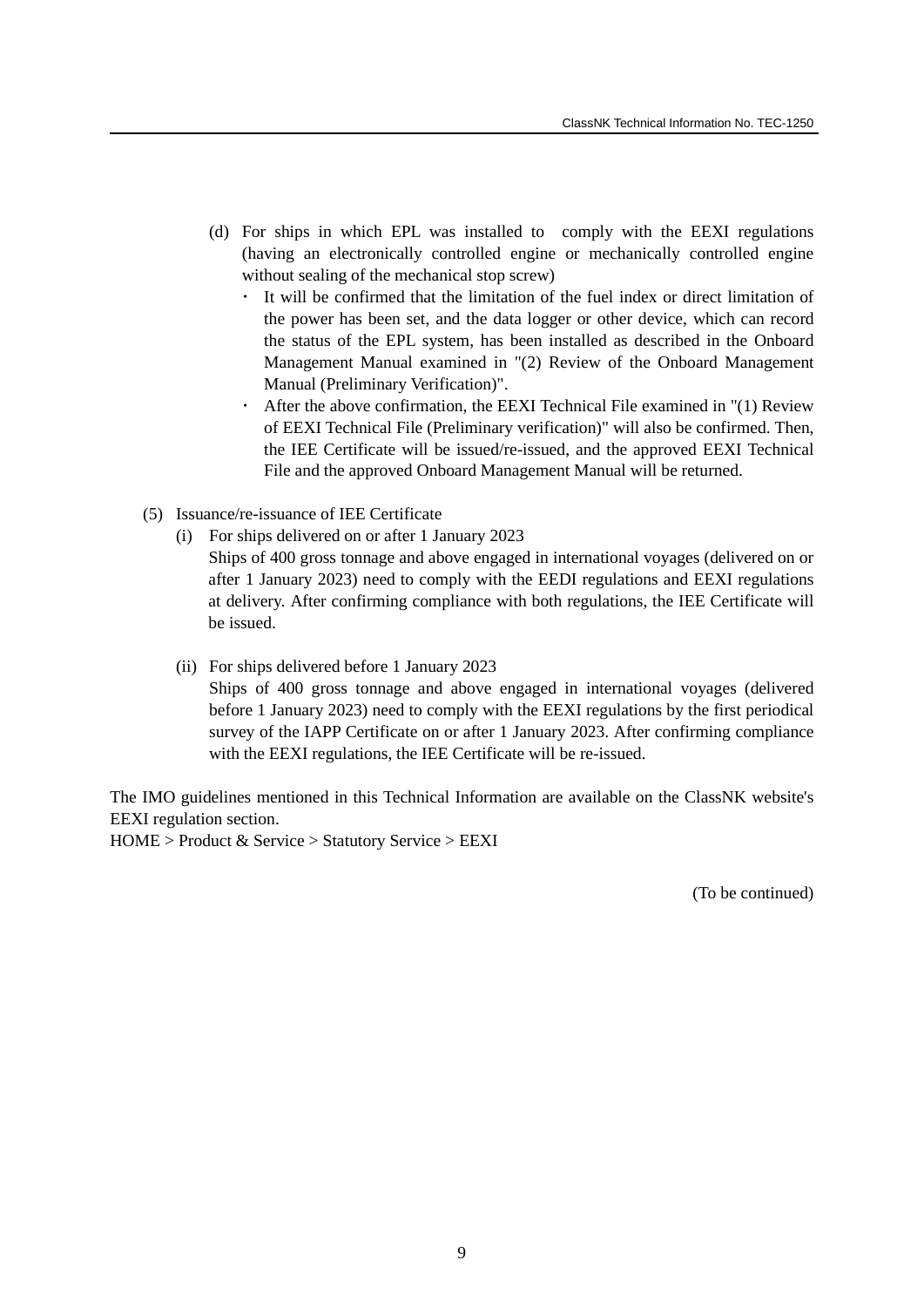For any questions about the above, please contact:

# NIPPON KAIJI KYOKAI (ClassNK)

EEDI Section of Marine GHG Certification Department, Administration Center, Head Office

Address: 4-7 Kioi-cho, Chiyoda-ku, Tokyo 102-8567, Japan

Tel.:  $+81-3-5226-3025$ Fax:  $+81-3-5226-3026$ 

E-mail: eedi@classnk.or.jp

# Attachment:

- 1. Definition of Each Type of Ship Defined in Regulation 2 of MARPOL ANNEX VI
- 2. Details of the Required EEXI
- 3. Reduction Factors (in percentage) for the EEXI relative to the EEDI Reference Line
- 4. Flow of EEXI Verification Process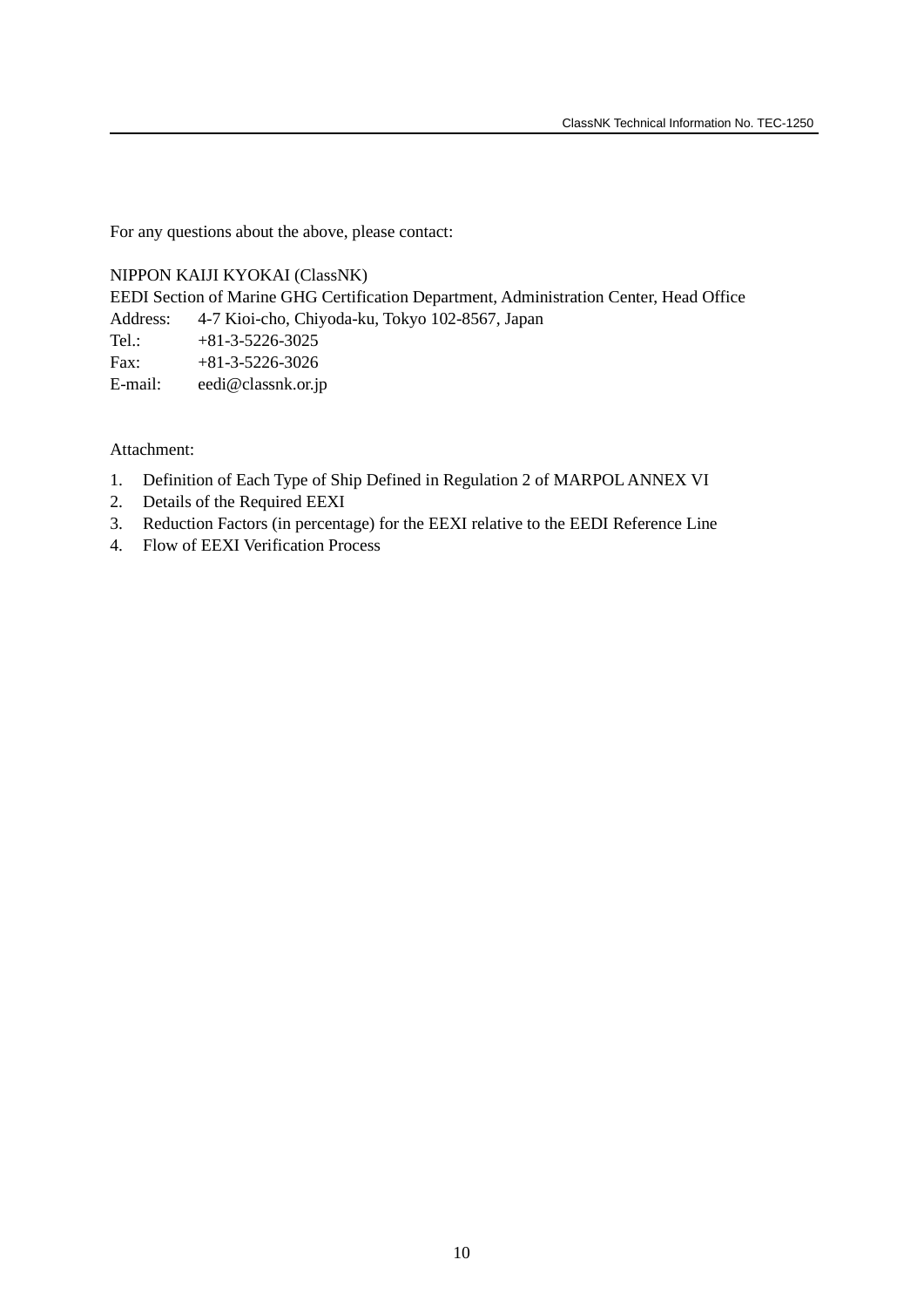# Attachment 1. to ClassNK Technical Information No. TEC-1250

| Definition of Each Type of Ship Defined in Regulation 2 of MARPOL ANNEX VI |  |  |  |  |  |  |
|----------------------------------------------------------------------------|--|--|--|--|--|--|
|                                                                            |  |  |  |  |  |  |

| Ship Type                  | Definition                                               | Calculation of       | Conformity     |
|----------------------------|----------------------------------------------------------|----------------------|----------------|
|                            |                                                          | <b>Attained EEXI</b> | Required EEXI  |
|                            | A ship which is intended primarily to carry dry cargo    |                      |                |
| <b>Bulk</b> carrier        | in bulk, including such types as ore carriers as defined | 400 GT               | 10,000 DWT     |
|                            | in SOLAS chapter XII, regulation 1, but excluding        | and above            | and above      |
|                            | combination carriers.                                    |                      |                |
|                            | A cargo ship, other than an LNG carrier as defined in    |                      |                |
| Gas carrier                | paragraph 2.16 of this regulation, constructed or        | $400 \text{ GT}$     | 2,000 DWT      |
|                            | adapted and used for the carriage in bulk of any         | and above            | and above      |
|                            | liquefied gas.                                           |                      |                |
|                            | An oil tanker as defined in MARPOL Annex I,              | 400 GT               | 4,000 DWT      |
| Tanker                     | regulation 1 or a chemical tanker or an NLS tanker as    | and above            | and above      |
|                            | defined in MARPOL Annex II, regulation 1.                |                      |                |
| Containership              | A ship designed exclusively for the carriage of          | 400 GT               | 10,000 DWT     |
|                            | containers in holds and on deck.                         | and above            | and above      |
|                            | A ship with a multi-deck or single deck hull designed    |                      |                |
|                            | primarily for the carriage of general cargo. This        |                      |                |
|                            | definition excludes specialized dry cargo ships, which   | 400 GT               | 3,000 DWT      |
| General cargo ship         | are not included in the calculation of reference lines   | and above            | and above      |
|                            | for general cargo ships, namely livestock carriers,      |                      |                |
|                            | barge carriers, heavy load carriers, yacht carriers, and |                      |                |
|                            | nuclear fuel carriers.                                   |                      |                |
| Refrigerated cargo carrier | A ship designed exclusively for the carriage of          | 400 GT               | 3,000 DWT      |
|                            | refrigerated cargoes in holds.                           | and above            | and above      |
| Combination carrier        | A ship designed to load 100% deadweight with both        | 400 GT               | 4,000 DWT      |
|                            | liquid and dry cargo in bulk.                            | and above            | and above      |
| Ro-ro cargo ship           | A multi-deck roll-on-roll-off cargo ship designed for    | $400 \text{ GT}$     | 10,000 DWT     |
| (vehicle carrier)          | the carriage of empty cars and trucks.                   | and above            | and above      |
| Ro-ro cargo ship           | A ship designed for the carriage of roll-on-roll-off     | 400 GT               | 1,000 DWT      |
|                            | cargo transportation units.                              | and above            | and above      |
| Ro-ro passenger ship       | A passenger ship with roll-on-roll-off cargo spaces.     | 400 GT               | <b>250 DWT</b> |
|                            |                                                          | and above            | and above      |
| LNG carrier                | A cargo ship constructed or adapted and used for the     | 400 GT               | 10,000 DWT     |
|                            | carriage in bulk of liquefied natural gas (LNG).         | and above            | and above      |
|                            | A passenger ship not having a cargo deck, designed       |                      |                |
| Cruise passenger ship      | exclusively for commercial<br>transportation of          | 400 GT               | 25,000 GT      |
| (having non-conventional   | passengers in overnight accommodations on a sea          | and above            | and above      |
| propulsion)                | voyage.                                                  |                      |                |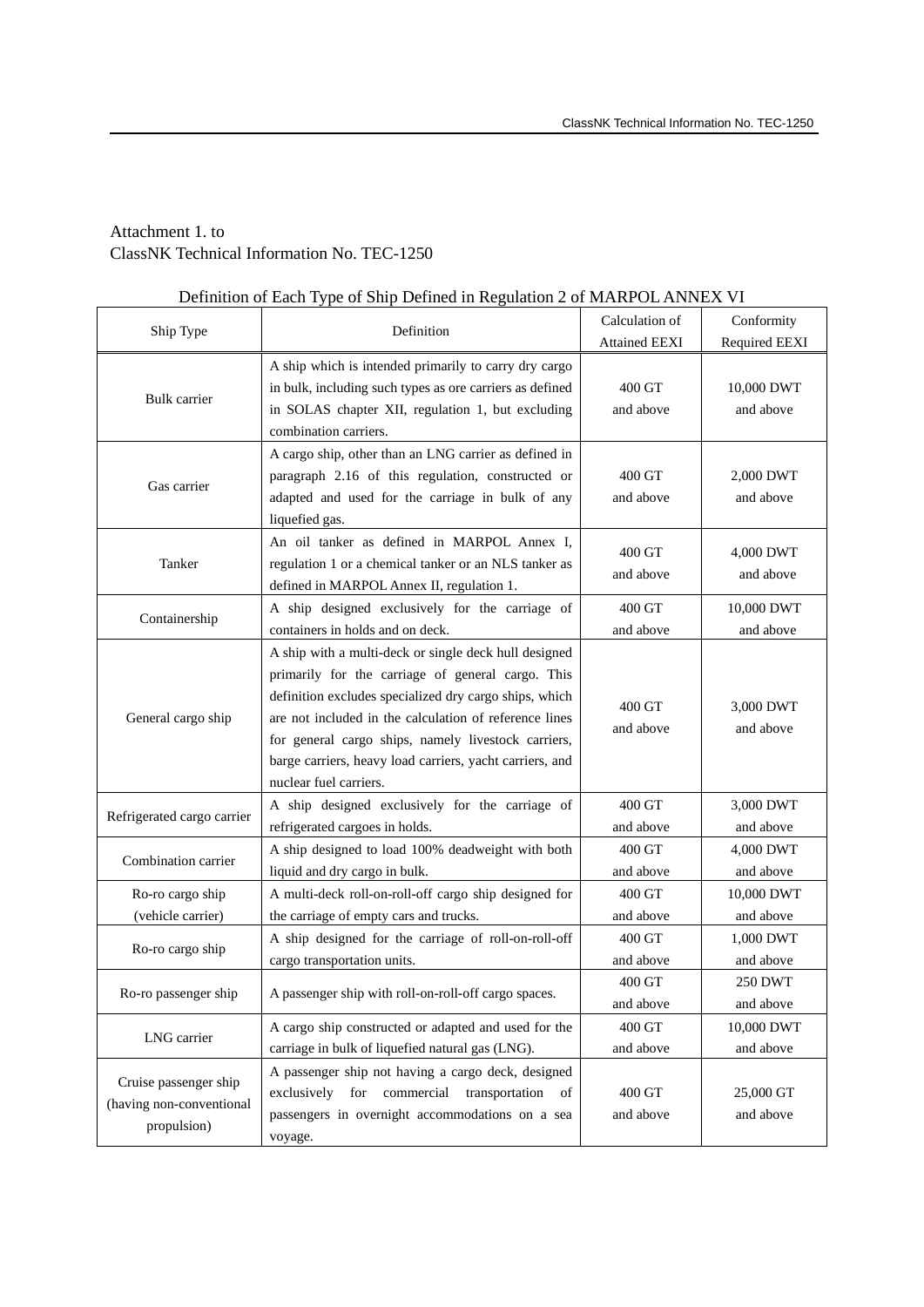Attachment 2. to ClassNK Technical Information No. TEC-1250

> Required EEXI =  $\left(1 - \frac{X}{100}\right) \times EEDI$  Reference line value  $=\left(1-\frac{X}{100}\right) \times (a \times DWT^{-C})$

#### X: EEXI Reduction Factor (%) relative to the EEDI Reference Line

| Ship Type                                                     | <b>EEDI</b> Reference Line      |                                             |  |  |
|---------------------------------------------------------------|---------------------------------|---------------------------------------------|--|--|
|                                                               | $DWT \leq 279,000$              | 961.79 x DWT-0.477                          |  |  |
| <b>Bulk</b> carrier                                           | DWT > 279,000                   | 961.79 x 279,000-0.477                      |  |  |
| Gas carrier                                                   | 1120.00 x DWT-0.456             |                                             |  |  |
| Tanker                                                        | 1218.80 x DWT <sup>-0.488</sup> |                                             |  |  |
| Containership                                                 | 174.22 x DWT-0.201              |                                             |  |  |
| General cargo ship                                            | 107.48 x DWT-0.216              |                                             |  |  |
| Refrigerated cargo carrier                                    | 227.01 x DWT-0.244              |                                             |  |  |
| Combination carrier                                           | 1219.00 x DWT-0.488             |                                             |  |  |
| Ro-ro cargo ship                                              | DWT/GT < 0.3                    | $(DWT/GT)^{-0.7}$ x 780.36 x $DWT^{-0.471}$ |  |  |
| (vehicle carrier)                                             | $DWT/GT \geq 0.3$               | 1812.63 x DWT-0.471                         |  |  |
|                                                               | $DWT \le 17,000$                | 1686.17 x DWT <sup>-0.498</sup>             |  |  |
| Ro-ro cargo ship                                              | DWT > 17,000                    | 1686.17 x 17,000 <sup>-0.498</sup>          |  |  |
|                                                               | $DWT \le 10,000$                | $902.59$ x $\rm DWT^{\text{-}0.381}$        |  |  |
| Ro-ro passenger ship                                          | DWT > 10,000                    | 902.59 x 10,000-0.381                       |  |  |
| LNG carrier                                                   | 2253.7 x DWT-0.474              |                                             |  |  |
| Cruise passenger ship<br>(having non-conventional propulsion) | 170.84 x GT-0.214               |                                             |  |  |

## Parameters for Determination of Reference Line Values for Each Ship Type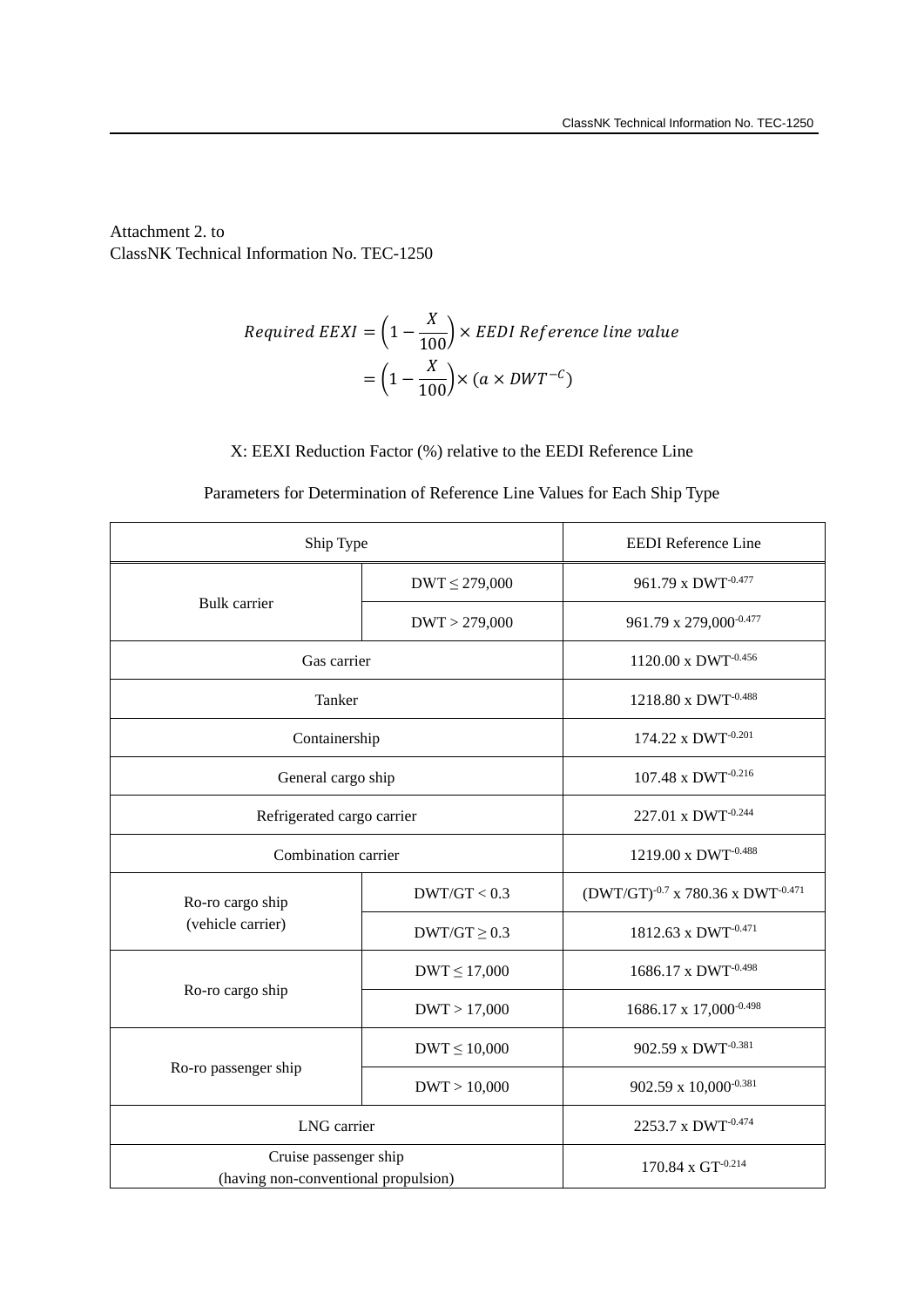# Attachment 3. to ClassNK Technical Information No. TEC-1250

| Ship type                               | Size                    | <b>EEXI</b> Reduction factor<br>$X(\%)$ |
|-----------------------------------------|-------------------------|-----------------------------------------|
|                                         | 200,000 DWT and above   | 15                                      |
| <b>Bulk</b> carrier                     | $20,000 - 200,000$ DWT  | 20                                      |
|                                         | $10,000 - 20,000$ DWT   | $0 - 20^*$                              |
|                                         | 15,000 DWT and above    | 30                                      |
| Gas carrier                             | $10,000 - 15,000$ DWT   | 20                                      |
|                                         | $2,000 - 10,000$ DWT    | $0 - 20^*$                              |
|                                         | 200,000 DWT and above   | 15                                      |
| Tanker                                  | $20,000 - 200,000$ DWT  | 20                                      |
|                                         | $4,000 - 20,000$ DWT    | $0 - 20^*$                              |
|                                         | 200,000 DWT and above   | 50                                      |
|                                         | $120,000 - 200,000$ DWT | 45                                      |
|                                         | $80,000 - 120,000$ DWT  | 35                                      |
| Containership                           | $40,000 - 80,000$ DWT   | 30                                      |
|                                         | $15,000 - 40,000$ DWT   | 20                                      |
|                                         | $10,000 - 15,000$ DWT   | $0 - 20^*$                              |
|                                         | 15,000 DWT and above    | 30                                      |
| General cargo ship                      | $3,000 - 15,000$ DWT    | $0 - 30*$                               |
|                                         | 5,000 DWT and above     | 15                                      |
| Refrigerated cargo carrier              | $3,000 - 5,000$ DWT     | $0 - 15^*$                              |
|                                         | 20,000 DWT and above    | 20                                      |
| Combination carrier                     | $4,000 - 20,000$ DWT    | $0 - 20^*$                              |
| Ro-ro cargo ship<br>(vehicle carrier)   | 10,000 DWT and above    | 15                                      |
|                                         | 2,000 DWT and above     | 5                                       |
| Ro-ro cargo ship                        | $1,000 - 2,000$ DWT     | $0 - 5^*$                               |
|                                         | 1,000 DWT and above     | 5                                       |
| Ro-ro passenger ship                    | $250 - 1,000$ DWT       | $0 - 5^*$                               |
| LNG carrier                             | 10,000 DWT and above    | 30                                      |
| Cruise passenger ship                   | 85,000 GT and above     | 30                                      |
| (having non-conventional<br>propulsion) | $25,000 - 85,000$ GT    | $0 - 30^{*}$                            |

\* Reduction factor to be linearly interpolated between the two values dependent upon ship size.